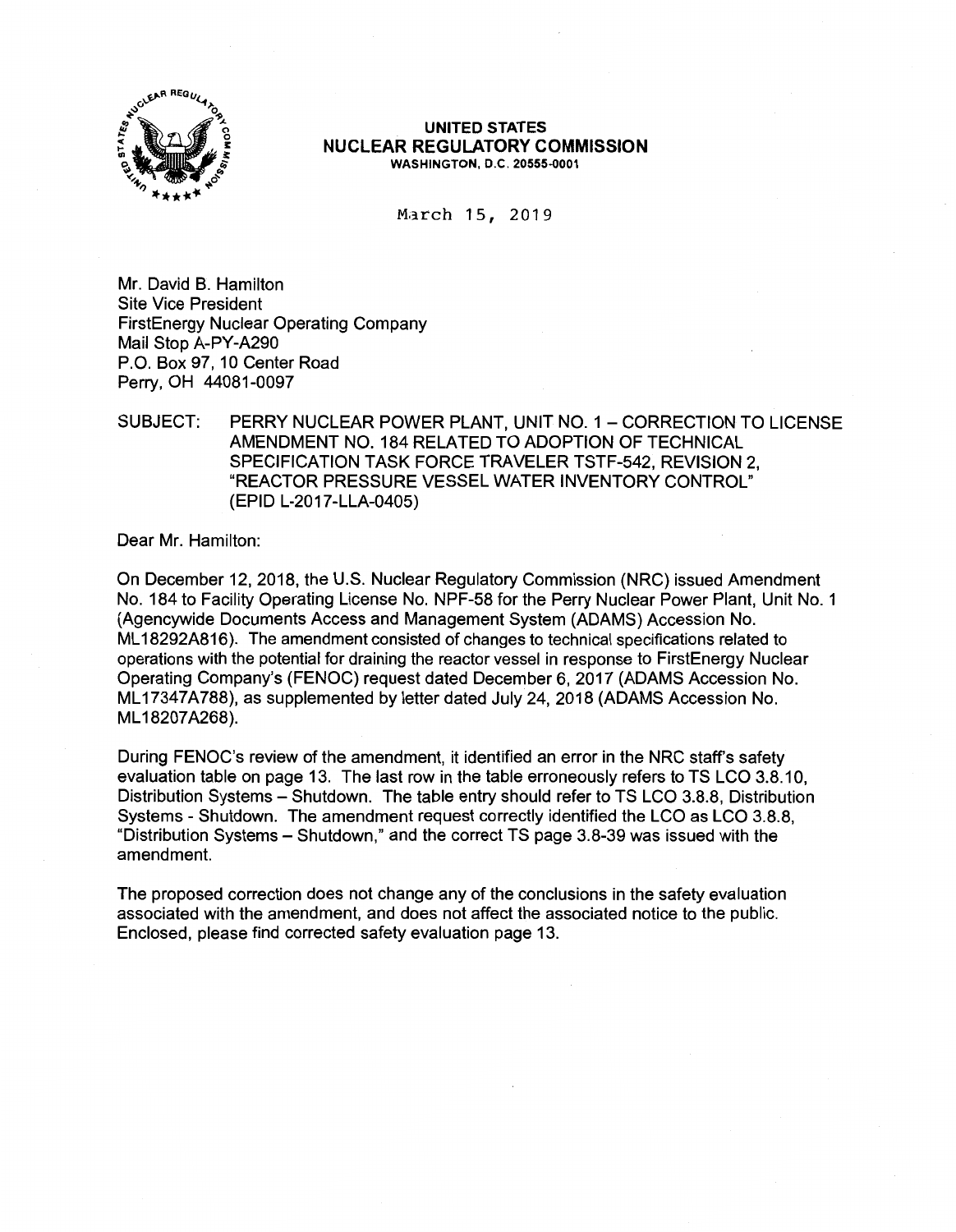If you have any questions regarding this matter, I can be reached at (301) 415-1627 or Kimberly.Green@nrc.gov.

Sincerely,

Knowy Keren

Kimberly J. Green, Senior Project Manager Plant Licensing Branch Ill Division of Operating Reactor Licensing Office of Nuclear Reactor Regulation

Docket No. 50-440

Enclosure: Corrected Page 13 to the Safety Evaluation

cc: Listserv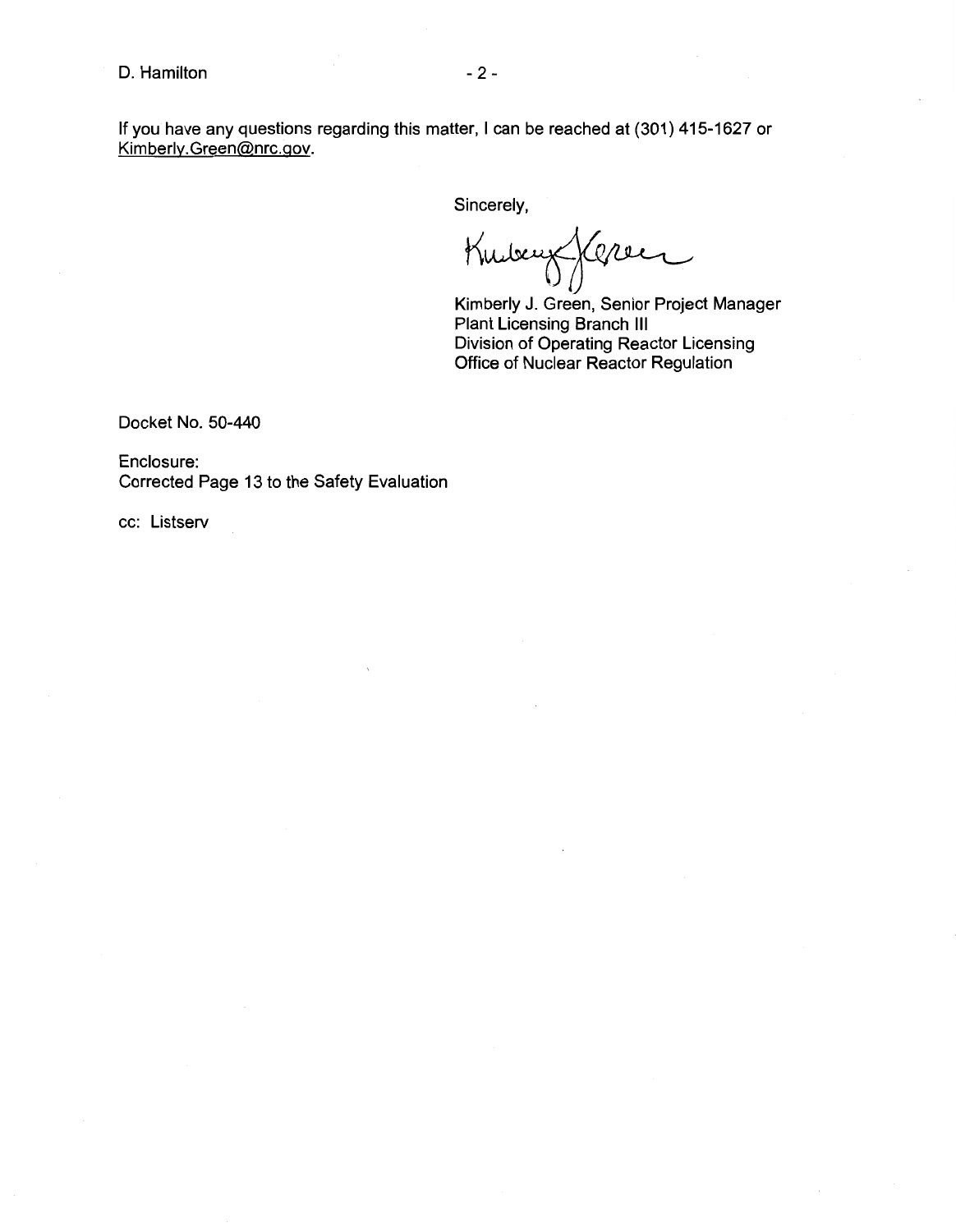## ENCLOSURE

# PERRY NUCLEAR POWER PLANT, UNIT NO. 1 FACILITY OPERATING LICENSE NPF-58

# DOCKET NO. 50-440

## AMENDMENT NO. 184

# CORRECTED PAGE TO SAFETY EVALUATION

 $\overline{\phantom{a}}$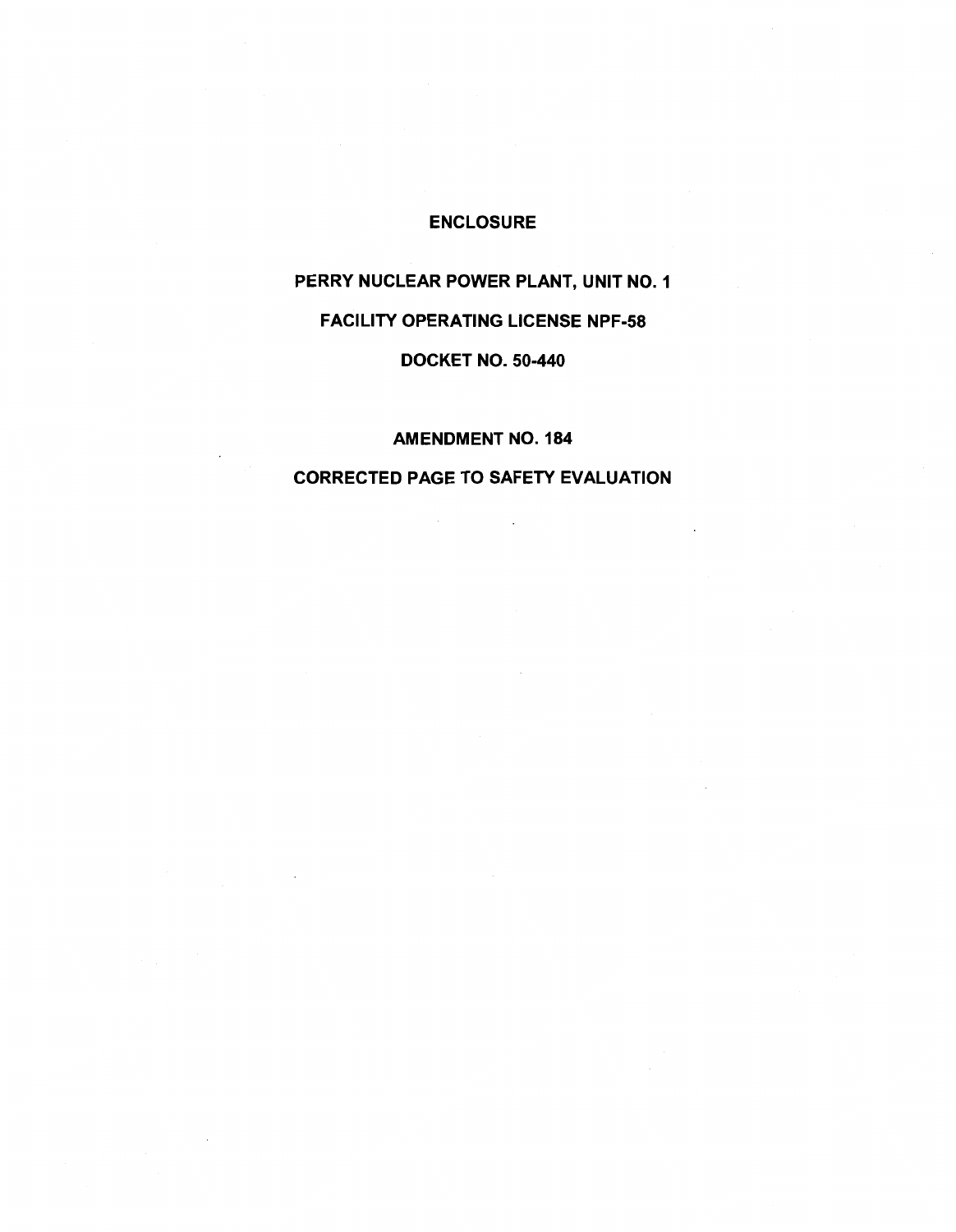the reactor vessel," or (2) if certain conditions are not met, the required actions direct the licensee to: (a) "initiate action to suspend OPDRVs," (b) "initiate action to suspend operations with a potential for draining the reactor," (c) "initiate action to suspend operations with a potential for draining the reactor vessel (OPDRV)." The following table lists these TSs and their affected sections:

| <b>PNPP LCO</b>                                                     | <b>Location of OPDRVs References</b>                                       |  |  |
|---------------------------------------------------------------------|----------------------------------------------------------------------------|--|--|
| 3.3.6.1, Primary Containment and Drywell                            | Table 3.3.6.1-1, "Primary Containment and                                  |  |  |
| Isolation                                                           | Drywell Isolation Instrumentation," Footnotes                              |  |  |
|                                                                     | $(c)$ and $(f)$ – completely deleted; Footnote $(d)$                       |  |  |
|                                                                     | revised to remove OPDRV reference.                                         |  |  |
|                                                                     |                                                                            |  |  |
|                                                                     | (see Section 2.2.2.4)                                                      |  |  |
| 3.3.7.1, Control Room Emergency                                     | Table 3.3.7.1-1, "Control Room Emergency                                   |  |  |
| <b>Recirculation (CRER) System</b>                                  | Recirculation System Instrumentation"                                      |  |  |
| Instrumentation                                                     |                                                                            |  |  |
|                                                                     | Footnote (a) deleted.                                                      |  |  |
|                                                                     |                                                                            |  |  |
|                                                                     | Footnote (b) was revised to: "During                                       |  |  |
|                                                                     | movement of recently irradiated fuel                                       |  |  |
|                                                                     | assemblies in the primary containment or fuel                              |  |  |
|                                                                     | handling building." This affects Function 3,                               |  |  |
|                                                                     | <b>Control Room Ventilation Radiation Monitor</b>                          |  |  |
|                                                                     | (no longer required for OPDRVs).                                           |  |  |
| 3.6.1.2, Primary Containment Air Locks                              | Applicability, Condition E, Required Action                                |  |  |
|                                                                     | E.2                                                                        |  |  |
| 3.6.1.3, Primary Containment Isolation Valves                       | <b>Condition G</b>                                                         |  |  |
| (PCIVs)                                                             |                                                                            |  |  |
| 3.6.1.10, Primary Containment - Shutdown                            | Applicability, Required Action A.2                                         |  |  |
| 3.6.1.11, Containment Vacuum Breakers                               | Applicability, Required Action B.2 Note,                                   |  |  |
|                                                                     | Required Action B.2.2                                                      |  |  |
| 3.6.1.12, Containment Humidity Control                              | Applicability, Condition C, Required Action                                |  |  |
|                                                                     | C.2                                                                        |  |  |
| 3.6.4.1, Secondary Containment                                      | Applicability, Condition C, Required Action                                |  |  |
|                                                                     | C.2                                                                        |  |  |
| 3.6.4.2, Secondary Containment Isolation                            | Applicability, Condition D, Required Action                                |  |  |
| Valves (SCIVs)                                                      | D.2                                                                        |  |  |
| 3.6.4.3, Annulus Exhaust Gas Treatment                              | Applicability, Condition C, Required Action                                |  |  |
| (AEGT) System                                                       | C.2.2, Condition E, Required Action E.2                                    |  |  |
| 3.7.3, Control Room Emergency<br><b>Recirculation (CRER) System</b> | Applicability, Condition D, Condition F,<br>Required Actions D.2.2 and F.2 |  |  |
| 3.7.4, Control Room Heating, Ventilating, and                       | Applicability, Condition D, Condition E,                                   |  |  |
| Air Conditioning (HVAC) System                                      | Required Actions D.2.2 and E.2                                             |  |  |
| 3.8.2, AC Sources - Shutdown                                        | Required Action A.2.3, Required Action B.3                                 |  |  |
| 3.8.5, DC Sources - Shutdown                                        | Required Action A.2.3                                                      |  |  |
|                                                                     |                                                                            |  |  |
| 3.8.8, Distribution Systems - Shutdown                              | Required Action A.2.3                                                      |  |  |